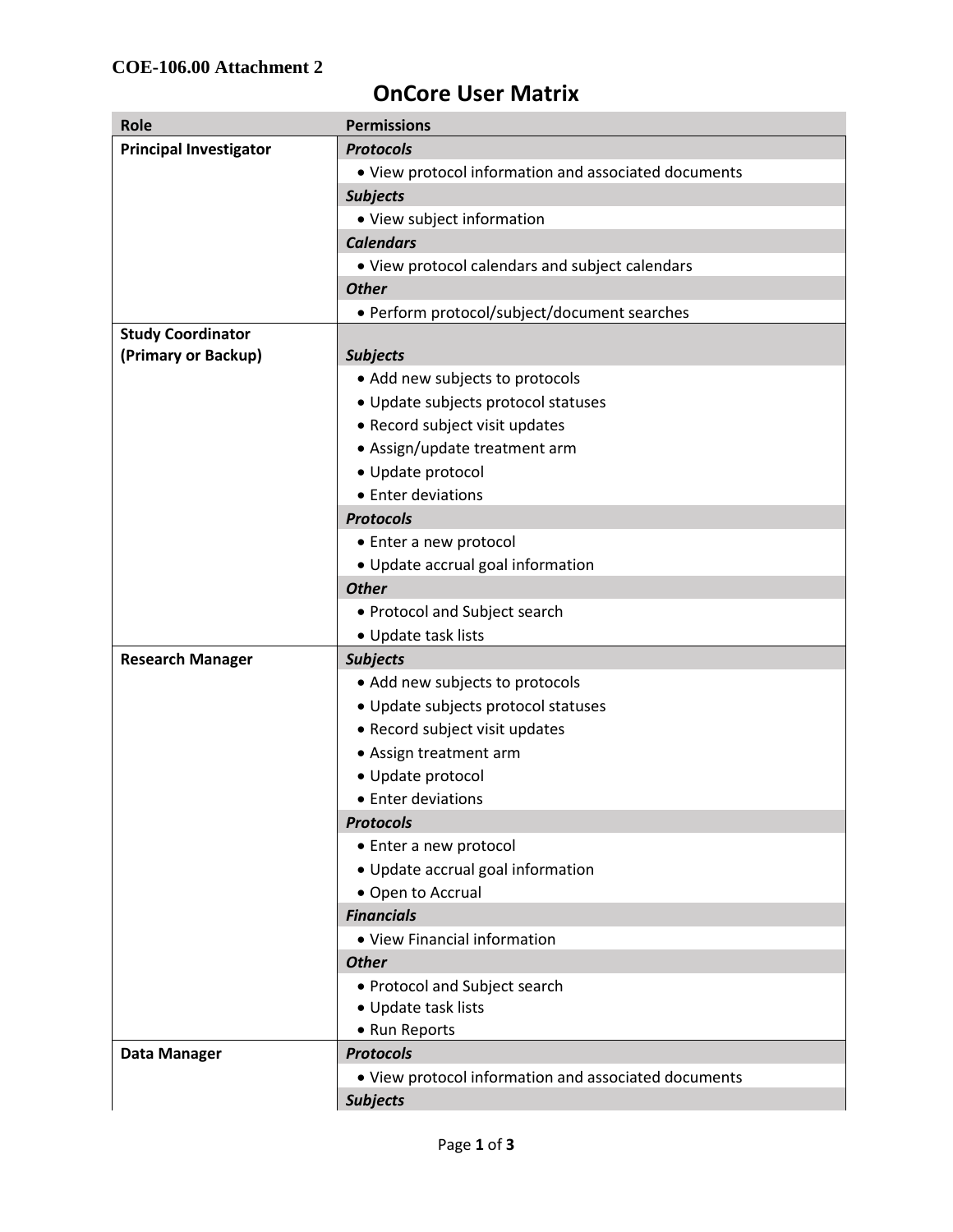## **OnCore User Matrix**

|                     | • Add new subject information and status                                                                   |
|---------------------|------------------------------------------------------------------------------------------------------------|
|                     | • Update treatment                                                                                         |
|                     | <b>Other</b>                                                                                               |
|                     | • Update task lists                                                                                        |
|                     | • Protocol and Subject search                                                                              |
| <b>Regulatory</b>   | <b>Protocols</b>                                                                                           |
| (Primary or Backup) | • Create new and update protocols                                                                          |
|                     | • Submit protocols for feasibility reviews                                                                 |
|                     | • Update status of feasibility reviews                                                                     |
|                     | . Update protocols closed to accrual, on hold, suspended status                                            |
|                     | · Designate a protocol as 'Terminated' or 'Abandoned'                                                      |
|                     | <b>Other</b>                                                                                               |
|                     | • Update staff on protocol                                                                                 |
|                     | • View audit/monitoring findings                                                                           |
|                     | • Run reports                                                                                              |
|                     | • Perform protocol/subject/document searches                                                               |
|                     | • Update tasks lists                                                                                       |
| Pharmacy            | <b>Subjects</b>                                                                                            |
|                     | • View subjects                                                                                            |
|                     | <b>Protocols</b>                                                                                           |
|                     | • View protocol documents                                                                                  |
|                     | <b>Other</b>                                                                                               |
|                     | • Run reports                                                                                              |
|                     | • Update task lists                                                                                        |
| <b>Accounting</b>   | <b>Financials</b>                                                                                          |
|                     | • Create a new protocol budget versions                                                                    |
|                     | • Update coverage analyses                                                                                 |
|                     | · Write-off outstanding balances on invoices                                                               |
|                     | · Update invoices, invoice number, invoiceable items, invoicing<br>rules, milestones, and visit variations |
|                     | • Create new protocol budget versions                                                                      |
|                     | • Update protocol and subject-related budget items                                                         |
|                     | • Update receipts                                                                                          |
|                     | • Reconcile invoices                                                                                       |
|                     | <b>Calendars</b>                                                                                           |
|                     | . View protocol calendars (including unreleased calendars) and<br>subject calendars                        |
|                     | <b>Subjects</b>                                                                                            |
|                     | • View subjects                                                                                            |
|                     | • View subject calendar visits                                                                             |
|                     | <b>Other</b>                                                                                               |
|                     | • Perform protocol/subject/document searches                                                               |
|                     | • Run reports                                                                                              |